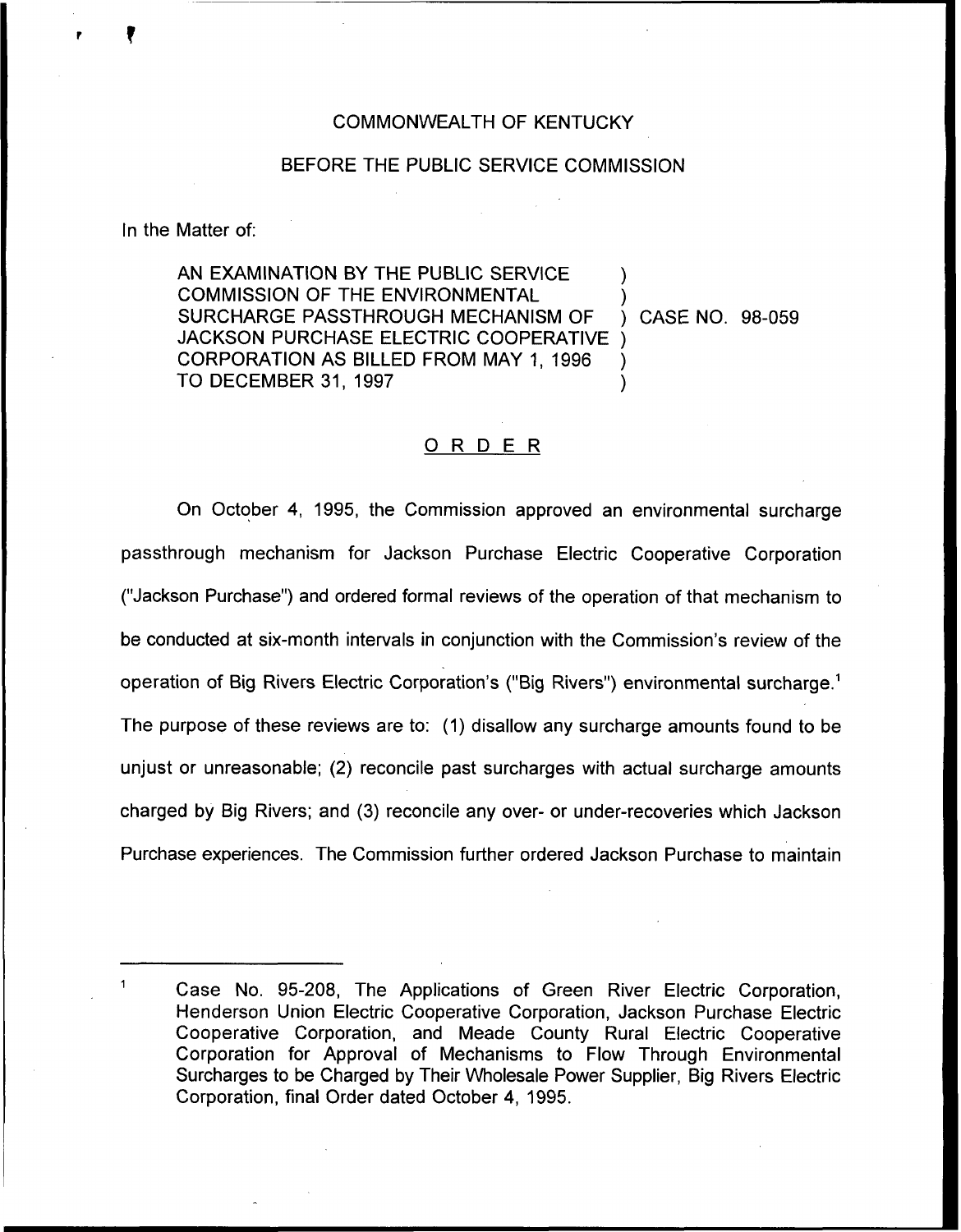a record of its over- and under-recoveries for examination during these periodic surcharge review proceedings. $<sup>2</sup>$ </sup>

On June 26, 1997, the Commission approved a settlement agreement in Case No. 96-327 $<sup>3</sup>$  which provided a comprehensive resolution of all issues related to Big Rivers'</sup> environmental surcharge. Under the terms of the agreement, Big Rivers was to refund \$1.6 million of previously collected surcharge revenues to its distribution cooperatives, to return all surcharge charges and credits billed to its distribution cooperatives after February 17, 1997, and to discontinue its surcharge. Big Rivers began the surcharge adjustments in July 1997 and completed them in October 1997.<sup>4</sup>

The Commission has previously reviewed the operation of Jackson Purchase's environmental surcharge passthrough mechanism as billed for the period December 1, 1995 through April 30, 1996.<sup>5</sup> The Commission finds it necessary to review the mechanism's operation for the period since April 30, 1996. The Commission hereby initiates a review of the operation of Jackson Purchase's surcharge passthrough mechanism as billed from May 1, 1996 to December 31, 1997.

 $\ddot{q}$ Letter from John J. West, Vice President of Finance, Big Rivers Electric Corporation to Helen Helton, Executive Director, Kentucky Public Service Commission, dated November 26, 1997.

5 Case No. 96-329, An Examination by the Public Service Commission of the Environmental Surcharge Passthrough Mechanism of Jackson Purchase Electric Cooperative Corporation as Billed From December 1, 1995 to April 30, 1996, final Order dated December 20, 1996.

 $\overline{2}$ Id. at 4-5; October 26, 1995 Order at 3.

<sup>3</sup> Case No. 96-327, An Examination by the Public Service Commission of the Environmental Surcharge Mechanism of Big Rivers Electric Corporation as Billed From October 1, 1995, to March 31, 1996, final Order dated June 26, 1997.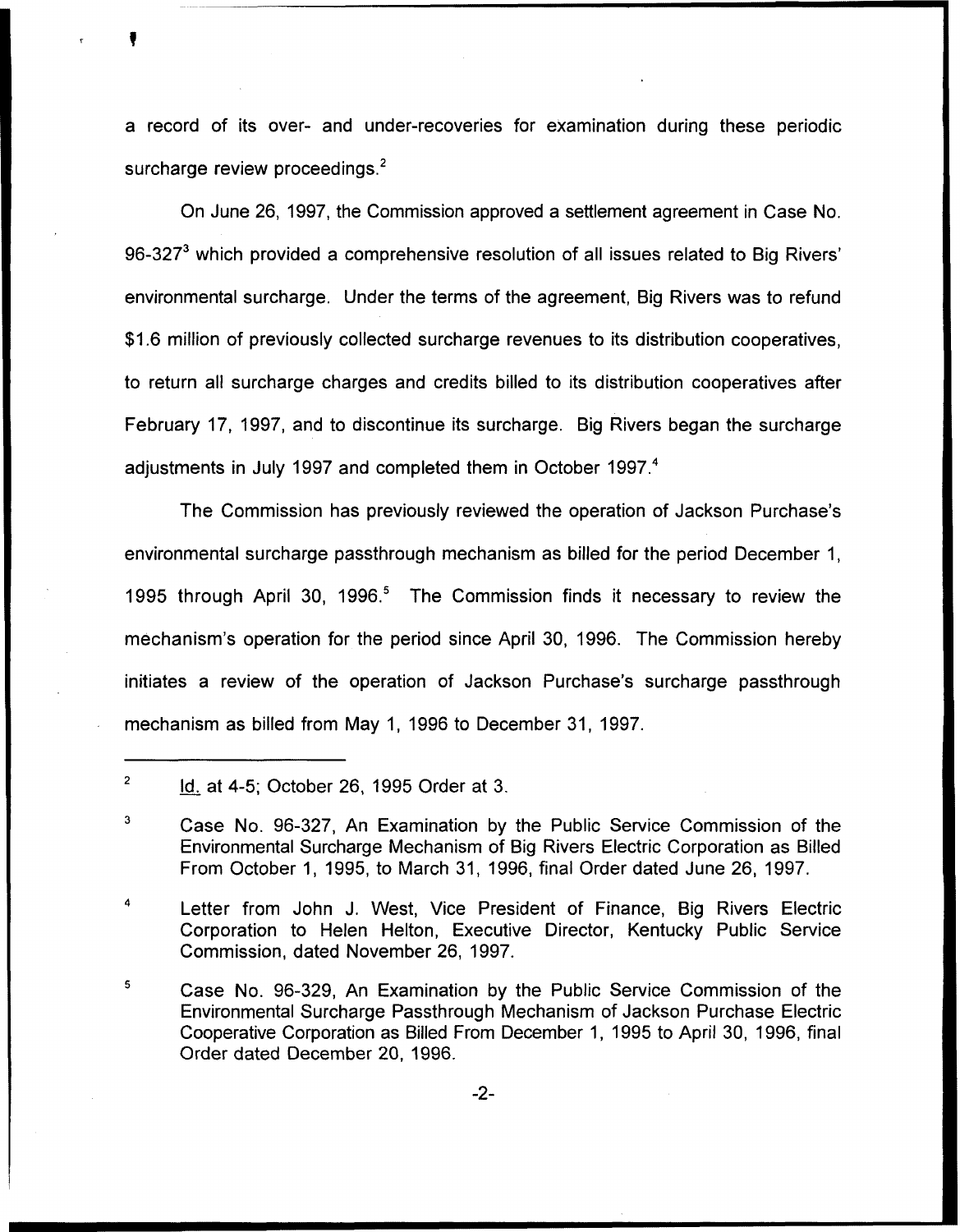IT IS THEREFORE ORDERED that:

1. Within 14 days of the date of this Order; Jackson Purchase shall file an original and 10 copies of the following information with the Commission, with copies to all parties of record:

a. "ES Form 2.0, Recap of Billing Factors and Revenue - Non-Dedicated Delivery Customers," as prescribed in Case No. 96-329, with any documentation it believes is necessary to support the amounts reported on the schedule.

b. Written testimony on the reasonableness of the operation of its environmental surcharge passthrough mechanism during the review period.

c. A reconciliation of the amounts returned to its customers under the terms of the Settlement Agreement in Case No. 96-327 with Big Rivers' Environmental Surcharge Report of November 26, 1997.

2. Jackson Purchase's monthly surcharge reports and supporting data for the review period are hereby incorporated by reference into the record of this case.

3. John J. VVest's letter of November 26, 1997 to Helen Helton and all attachments thereto are hereby incorporated by reference into the record of this case.